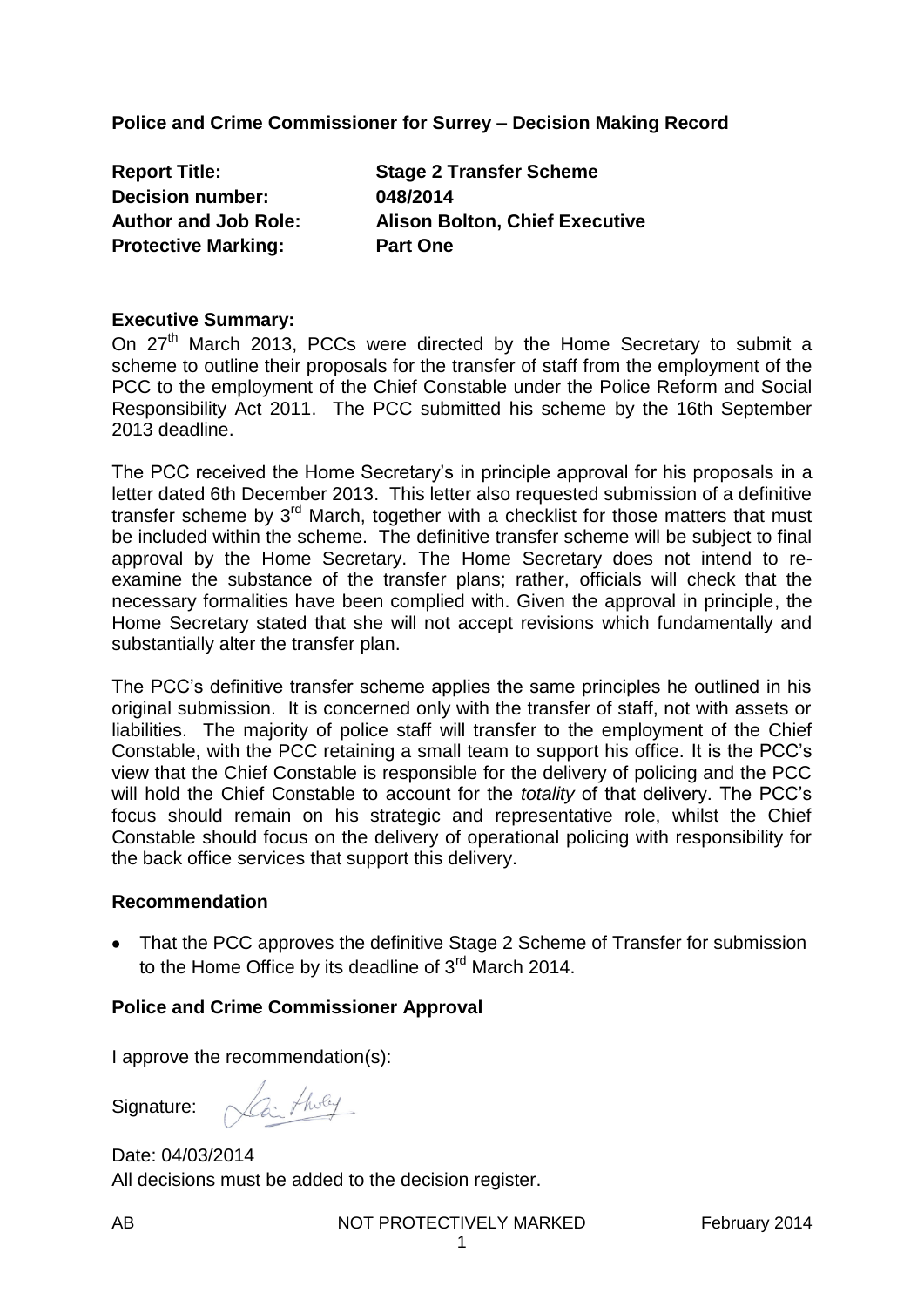# **Areas of consideration**

## **Consultation**

Unison has been engaged in discussions on the Stage 2 transfer plans from the outset. The Chief Constable has also been consulted.

## **Financial implications**

No significant implications.

# **Legal**

The Scheme of Transfer has been legally reviewed and is compliant with the Home Office's checklist.

**Risks** None arising.

**Equality and diversity** No implications.

**Risks to human rights** None.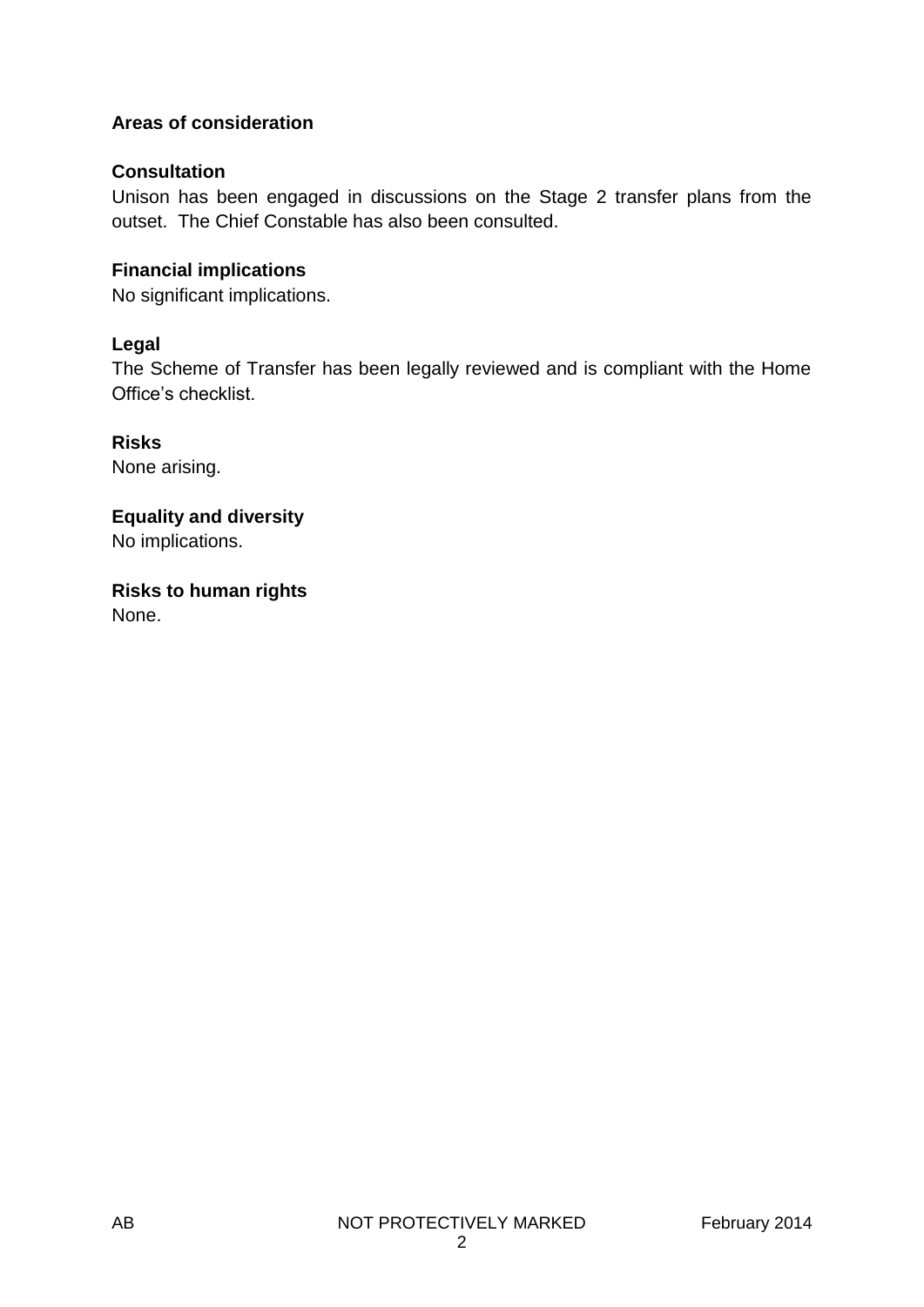# **Surrey Stage 2 Scheme of Transfer**

### **1. BACKGROUND**

- 1.1 The Secretary of State may, under Part 3, Schedule 15 of the Police Reform and Social Responsibility Act 2011, direct a police and crime commissioner to make and submit a transfer scheme for approval.
- 1.2 The Secretary of State on 27 March 2013 directed all police and crime commissioners to make and submit such transfer schemes for approval and to be effective from midnight on 31 March 2014.
- 1.3 The Secretary of State has the power under Part 3 of Schedule 15 of the Police Reform and Social Responsibility Act 2011 to modify a transfer scheme before approving it, and to make a scheme him/herself if none is submitted or he/she is unable to approve the one that is submitted. Once the proposed scheme is submitted and it has been made by the Secretary of State, the police and crime commissioner is not able to vary the transfer scheme.

### **2. TRANSFER OF POLICE & CRIME COMMISSIONER EMPLOYEES**

The Police and Crime Commissioner for Surrey ('the Commissioner') now makes this transfer scheme under the Police Reform and Social Responsibility Act 2011 as follows:

- 2.1 All persons employed by the Commissioner will, with the exception of those described at Schedule 1 to this transfer scheme, at midnight on 31 March 2014 transfer to the employment of the Chief Constable of Surrey Police ('the Chief Constable').
- 2.2 All those persons described at Schedule 1 to this transfer scheme shall remain in the employment of the Commissioner.
- 2.3 Those persons to whom the scheme applies were notified in writing on  $17<sup>th</sup>$  January 2014.
- 2.4 The contracts of employment which persons transferring by virtue of paragraph 2.1 had before transferring by operation of paragraph 2.1 above will have effect (subject to any necessary modifications), as if they had been made originally between such persons and the Chief Constable.
- 2.5 The rights, powers, duties and liabilities of the Commissioner under or in connection with the contracts of employment of the persons transferring by operation of paragraph 2.1 above will transfer in their entirety to the Chief Constable at midnight on 31 March 2014.
- 2.6 The periods of employment with the Commissioner of a person who transfers to the employment of the Chief Constable under paragraph 2.1 above will count as if such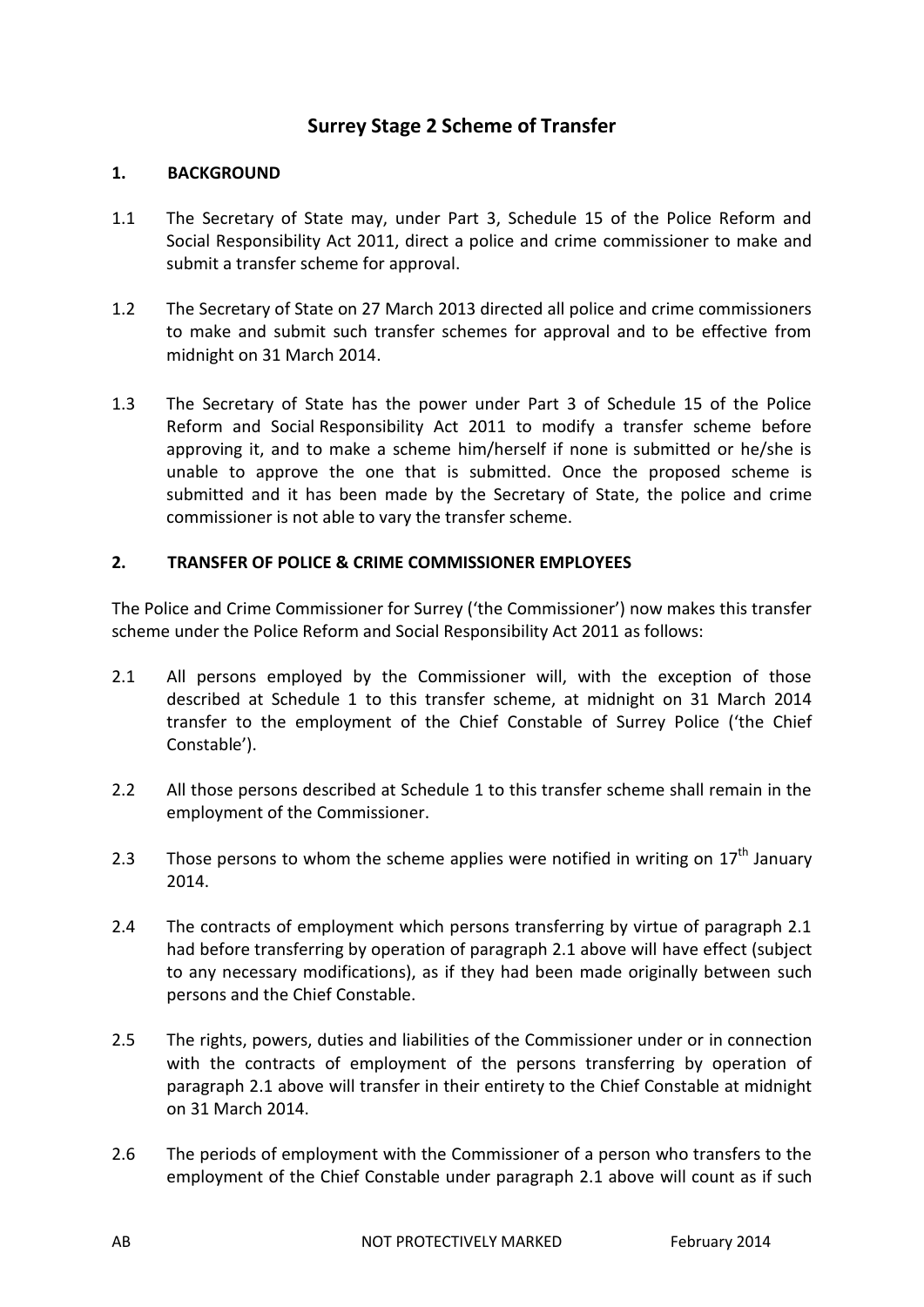periods of employment were periods of employment with the Chief Constable, and further where such periods are continuous, will count as periods of continuous employment by the Chief Constable.

- 2.7 Pension rights of the persons transferring by operation of paragraph 2.1 above will be protected in their entirety. The Chief Constable will take over responsibility for pension arrangements within the Local Government Pension Scheme.
- 2.8 Any person who is employed by the Commissioner and would otherwise become employed by the Chief Constable by the operation of this scheme may request not to become employed by the Chief Constable if the person gives notice in writing objecting to the operation of the scheme in relation to them.
- 2.9. Should there be any persons who at midnight on 31 March 2014 are seconded to the Commissioner then such secondment shall have effect from 1 April 2014 as a secondment to the Chief Constable and the terms and conditions for which will remain the same apart from the change of person to whom they are seconded.

| POLICE AND CRIME COMMISSIONER FOR SURREY |  |
|------------------------------------------|--|
|                                          |  |
| Signature                                |  |
| Lain they                                |  |
|                                          |  |
|                                          |  |
| <b>Name</b>                              |  |
| Kevin Hurley                             |  |
|                                          |  |
|                                          |  |
| <b>Date</b>                              |  |
| 26 <sup>th</sup> February 2014           |  |
|                                          |  |